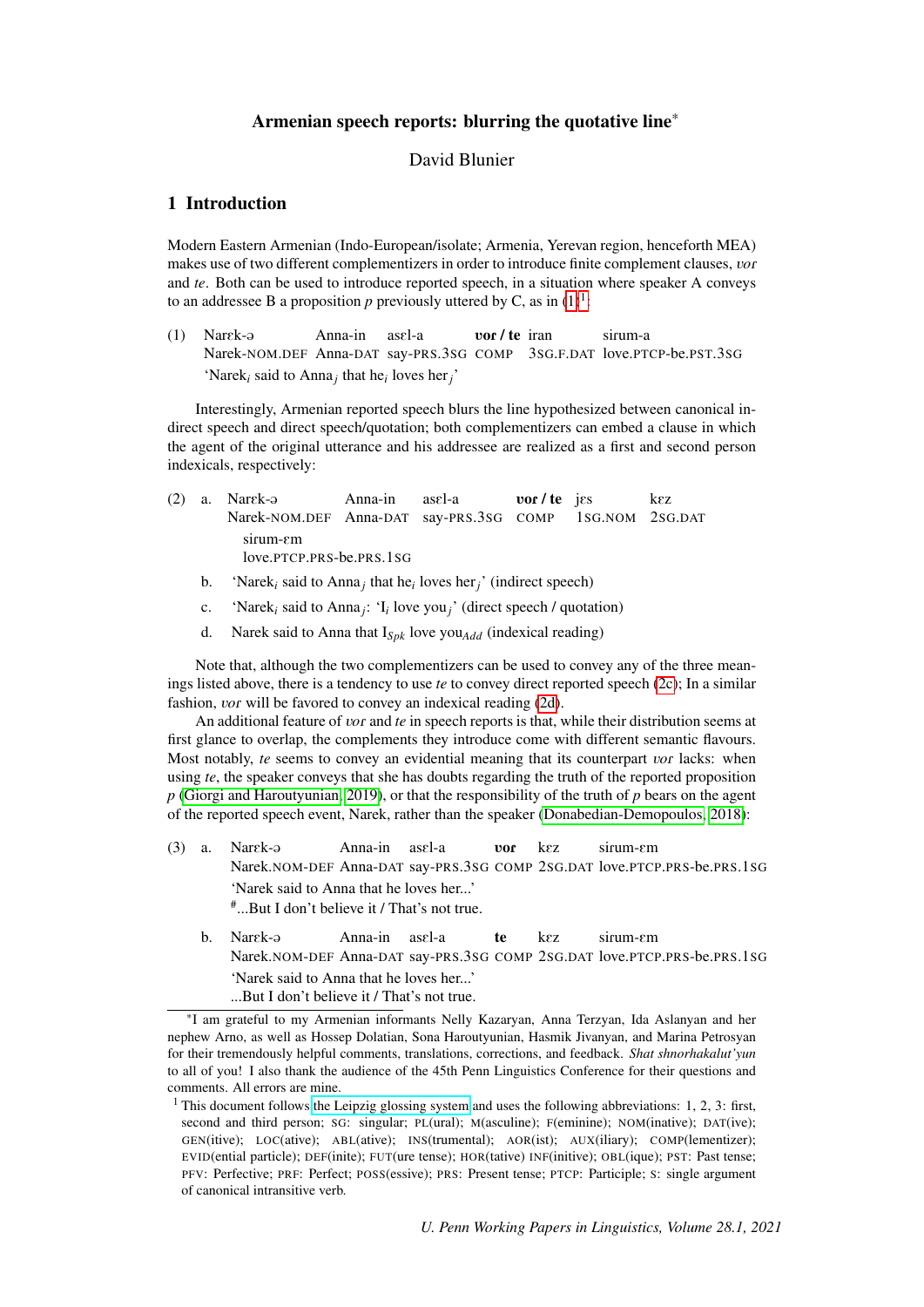#### 2 DAVID BLUNIER

This piece will discuss the value of the evidential complementizer *te* in light of the behavior of person indexicals in speech reports. I will argue that the two phenomena at stake, i.e., the interpretation of person indexicals in speech reports and their evidential value, are closely connected: the availability of a hybrid quotation mode of speech reporting in Armenian directly connects to the evidential value of *te* by allowing the speaker to both use and mention the utterance she is reporting in the same discourse move, that is, both *asserting* and *presenting* the embedded proposition - something that has been argued for elsewhere for other types of reportative evidentials [\(Faller 2002,](#page-7-1) [Portner 2006,](#page-8-1) [Murray 2010,](#page-8-2) [AnderBois 2014\)](#page-7-2). After arguing that reported speech in MEA cannot be analyzed using the traditional binary direct / indirect distinction for reported speech, I will lay out an analysis of Armenian *te* reports as a form of reportative mode conveying a lesser degree of commitment from the speaker than standard indirect speech headed by V*o*R. Under that view, the liberal form of quotation that *te* serves to introduce is viewed as a direct consequence of its evidential semantics, triggering a pragmatic perspective change enforced by shifting the interpretation of indexicals towards the reported context. All in all, the present proposal sheds new light on the rather understudied dependencies between evidentiality and speech reports.

### <span id="page-1-0"></span>2 The challenge of *te* reports

Speech reports come in a variety of guises, with different effects on the dynamics of conversation. It is argued that direct discourse/quotation in English, for instance, comes with a *verbatim* requirement of faithfulness to the original form of the report that indirect discourse lacks. As a consequence, quotation has long been analyzed as a form of reporting that merely involves the *mention* of an expression, rather than its *use* [\(Tarski 1933,](#page-8-3) [Quine 1940\)](#page-8-4). A consequence of that view is that quotation, being a semantic objects that refers to the form of an expression rather than to its meaning, obeys the following principle:

(4) GRAMMATICAL OPACITY [\(Anand 2006:](#page-7-3) 81) Quotations form a closed domain with respect to syntactic and semantic operators.

The above principle has both syntactic and semantic consequences, some of which having been used to determine whether embedded clauses referring to a speech event would fall under the *quotation / direct speech* category or the *indirect speech* category. Syntactically, it is assumed that quotations cannot be extracted out of, as in  $(5)$ ; semantically, referring DPs within quotations cannot be read *de re*, as in Quine's [1956](#page-8-5) 'double vision' cases [\(6\)](#page-1-0):

(5) \*Who*<sup>i</sup>* did Hesen say, '*t<sup>i</sup>* kissed me'? [\(Anand 2006:](#page-7-3) (232))

(6) *Context: Ralph sees a strange man with a hat on the beach. Unbeknownst to him, that man is the guy he met the night before at the bar named Ortcutt.* #Ralph said 'I saw Ortcutt on the beach'

The 'direct version' of Armenian *te* reports, however, argue against such a clear-cut distinction between indirect and direct speech: *te* reports, for instance, can be extracted out of, as illustrated in [\(7\)](#page-1-0).

(7) *Context: Anna and Mariam go shopping. Anna stops in front of a shop window and says: 'I want to buy a shirt'. Later the same day, Mariam meets with Narek and reports what Anna said. Because of the traffic, Narek couldn't hear properly and asks*:

Annan Anna.DEF say.AOR.3SG COMP what be.1SG want.PTCP.PRS buy.FUT asets te inÙ @m uzum arnel? 'What did Anna*<sup>i</sup>* say that she*<sup>i</sup>* wanted to buy?' (lit. 'What did Anna*<sup>i</sup>* say that I*<sup>i</sup>* want to buy?')

An important point to be made regarding this example is the fact that the *wh-*element takes wide scope over both the matrix and the embedded sentence; [\(7\)](#page-1-0) is interpreted as a genuine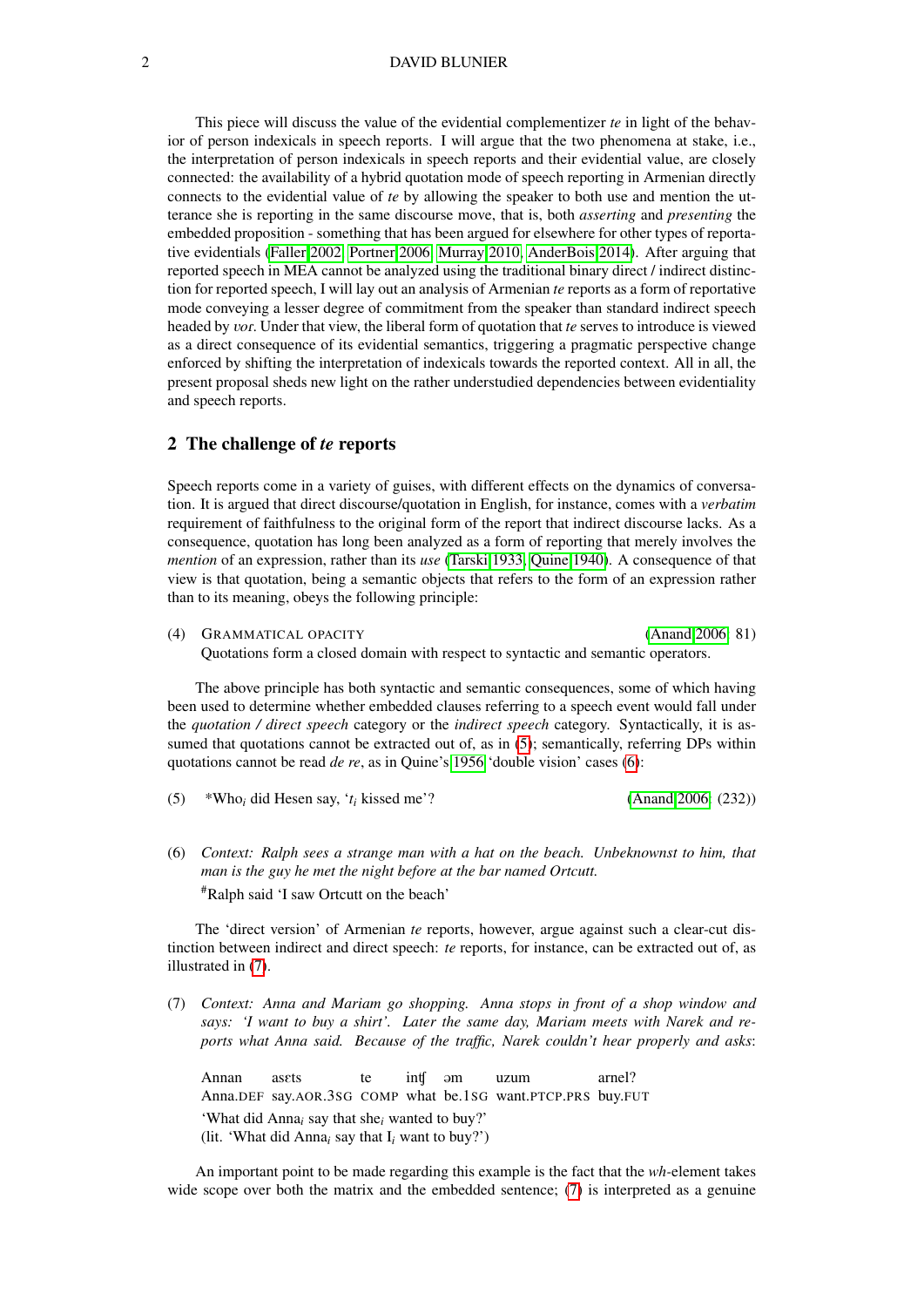question, and not as an assertion about a question that was previously asked (i.e., of the form *Anna said 'What do I want to buy?'*). Aditonally, note that the same sentence with vor with a direct speech interpretation for indexical elements, i.e. where *I* is anaphoric to *Anna*, is degraded (the indirect speech interpretation, in which *I* refers to the speaker, is fine):

(8) Anna-n Anna-DEF say.AOR.3SG COMP what be.1SG want.PTCP.PRS buy.FUT asets VoR inÙ Em uzum arnel? ??'What did Anna*<sup>i</sup>* say that she*<sup>i</sup>* wants to buy?' (lit. 'What did Anna*<sup>i</sup>* say that I*<sup>i</sup>* want to buy?')  $\checkmark$  'What did Anna say that I<sub>Spk</sub> want to buy?'

In the same fashion, *te* reports support *de re* substitution *salva veritate*, as [\(9\)](#page-1-0) shows:

(9) *Context: Anna and Mariam are back to school and are classmates. When in class, Anna sees the teacher for the first time and falls in love, but since she wasn't paying attention, she hasn't heard his name. She says to Mariam: "I am in love with the teacher". Mariam, however, does know the teacher's name. Later that day, she reports what Anna said to a friend:*

> Anna-n Anna.NOM-DEF say-PRS.3SG COMP Narek-DAT love.PTCP.PRS-be.PRS.1SG asel-a te Narek-in sirum-em 'Anna*<sup>i</sup>* said that she*<sup>i</sup>* loves Narek' (lit. 'Anna*<sup>i</sup>* said that I*<sup>i</sup>* love Narek')

Note that the same report in English, for instance, would be infelicitous, since in Anna's belief worlds, Narek and the teacher are distinct individuals, and therefore cannot be substituted with one another in quoted environments. In [\(9\)](#page-1-0), however, no such problem arises: while indexical elements retain their original semantic value and refer to the participants of the reported speech act, the DP *Narek* can be read *de re* and thus evaluated from the perspective of the matrix speaker, Mariam.

In other words, *te* reports truly behave as a blend of indirect and direct discourse, challenging the long-standing binary distinction between direct and indirect discourse. While space precludes a full-fledged discussion of the boundary between direct and indirect speech and its consequences for linguistic theory, it is important to add that, while it seems that quotation is not as rigid as previously thought (see the discussion and examples related to the phenomenon of so-called *mixed quotation* in Maier [2007,](#page-8-6) [2014\)](#page-8-7), the same holds for indirect discourse. While it is generally admitted that no *verbatim* requirement holds for indirect discourse, [Brasoveanu](#page-7-4) [and Farkas](#page-7-4) [\(2007\)](#page-7-4) noted that such as view might be overly simple:

- (10) *Context: John and Mary are the TA's for Semantics 1 and, as soon as the first class on presupposition is over, John says to Mary: 'Everybody in the class understood the notion of presupposition'. Its is common ground among the assistants that Susan is a student in Semantics 1. Later, Mary reports what John has said:*
	- a. John believes that Susan understood the notion of presupposition.
	- $h_{\cdot}$ John said yesterday that Susan understood the notion of presupposition.

[\(Brasoveanu and Farkas 2007:](#page-7-4) (20))

While reporting what John said using the verb *believe* is fine, it is very much less so with the verb *say*, indicating that, even in their indirect guise, *say* reports in languages like English very likely involve some 'faithfulness to meaning dimensions', as [Brasoveanu and Farkas](#page-7-4) [\(2007\)](#page-7-4) put it.

#### <span id="page-2-0"></span>2.1 Interlude: do *te* reports involve indexical shift?

The aforementioned phenomena are reminiscent of *indexical shift* (henceforth: IS), which describes analogous behavior from first and second person indexicals in speech reports. IS is exemplified in [\(11\)](#page-2-0) and [\(12\)](#page-2-0), in which pronouns and agreement markers are ambiguous between an indexical reading (referring to the actual speech event participants) or a shifted reading (referring to the reported speech event participants):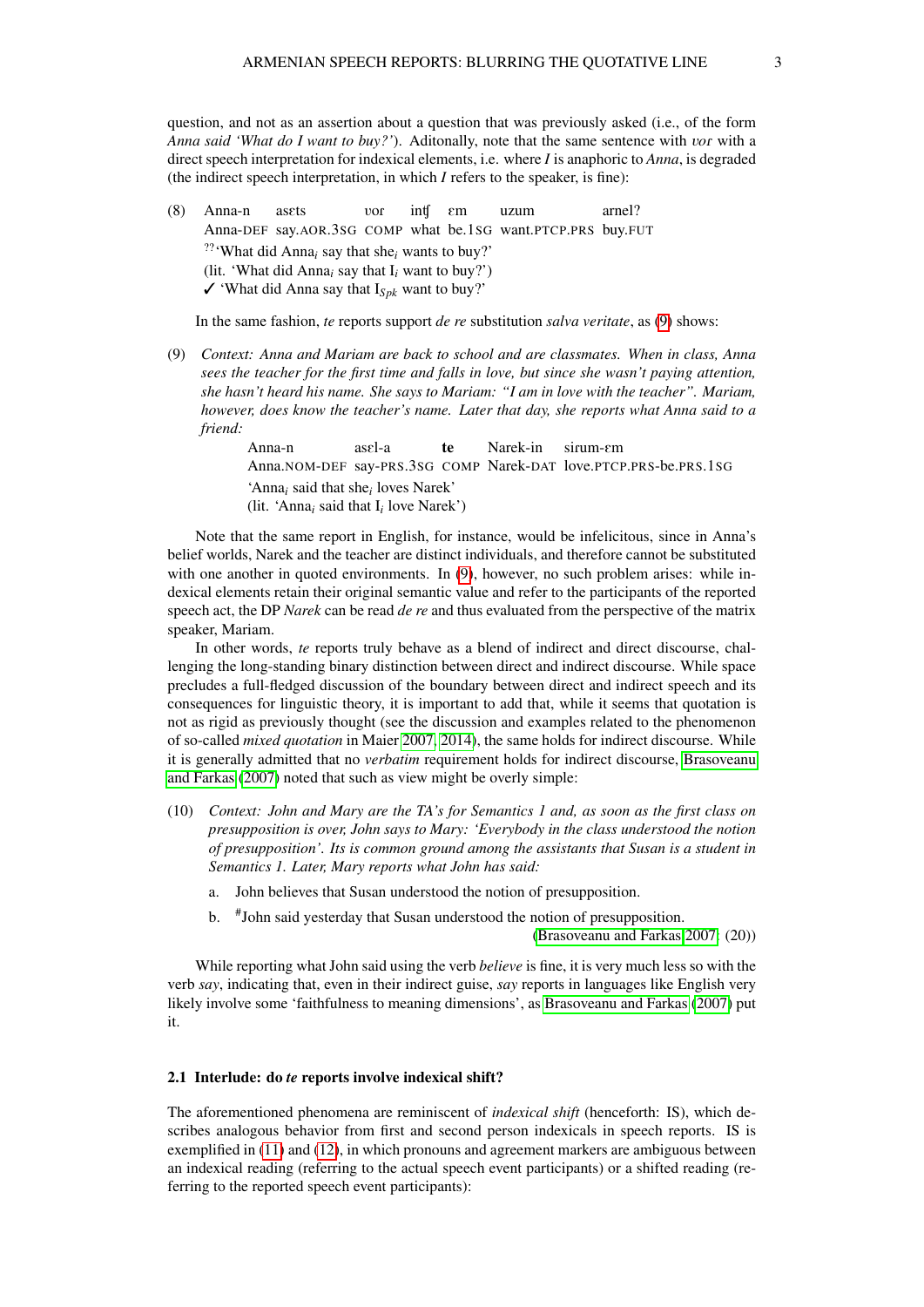$(11)$  jon jagna na-ññ John hero be.PFV-S 3SG-M.say-AUX.3SG-M y1l-all John*<sup>i</sup>* says that he*i*,*Spk* is a hero (Amharic: [Schlenker 1999\)](#page-8-8)

(12) HEsen-i Hesen-OBL I-OBL say COMP I rich.be-PRS mi-ra va ke Ez dEwletia Hesen*<sup>i</sup>* tells me*Spk* that he*i*,*Spk* is rich (Zazaki: [Anand and Nevins 2004\)](#page-7-5)

Importantly, note that person indexicals in such examples can receive an 'indexical' interpretation (referring to the overall speaker), as well as a 'shifted' interpretation (anaphoric to the matrix subject); both interpretations are available, depending on the context - just like our MEA examples.

One could of course argue that [\(11\)](#page-2-0) and [\(12\)](#page-2-0) simply involve quotation. However, Inspired by a proposal by [Schlenker](#page-8-8) [\(1999\)](#page-8-8) and assuming the principle mentioned in [\(4\)](#page-1-0) above, [Anand](#page-7-3) [\(2006\)](#page-7-3) rules out the possibility of analyzing such examples as involving direct speech, on the basis of data such as [\(13\)](#page-2-0):

(13) Piyaa-o*<sup>i</sup>* [kE Person COMP Rojda say.PST COMP I.OBL t kiss did Rojda va kE mi  $t_i$  paci kerd $\varepsilon$ ] Ali biyo Ali be.PST 'Ali was the person that Rojda*<sup>i</sup>* said I*i*,*Spk* kissed'. [\(Anand and Nevins 2004:](#page-7-5) (12))

Anand's diagnostic was widely accepted, and tests such as that in [\(13\)](#page-2-0) are commonly used in order to tell apart indexical-shifting languages from non-IS ones<sup>[2](#page-0-1)</sup>. However, in light of the Armenian data, one could question the theoretical foundations of postulates such as [\(4\)](#page-1-0), and consequently, the methodological relevance of tests such as *wh-*extraction, NPI licensing, and *de re* construals altogether: after all, what the Armenian data precisely shows is that the boundary between direct and indirect speech in some languages is not as clear-cut as it purportedly is in languages like English. Inversely, the Armenian data dealt with here could be analyzed as involving indexical shift.

Another reason to be skeptical about principles such as [\(4\)](#page-1-0) and its corollaries is that, while the common properties of indexical shift reports and indirect speech ones have regularly been put forth in the literature, this is very much less so the case with other, less studied properties that pattern more closely with direct speech. An example is the fact that most IS reports across languages have embedded root properties, as righfully noted by [Sundaresan](#page-8-9) [\(2018\)](#page-8-9); another is that some IS languages exhibit matrix indexical shift, where embedding seems not to be needed at all: this is for instance the case in Georgian, where a dedicated phrase-final marker *o* triggers agreement between a first-person marked verb form and the reported addressee, distinct from the utterance speaker:

(14) *Context: Nino and Dato have been dating for a significant period of time, and Nino tells Gio she loves Dato. If I overhear their conversation, I can tell you:*

| Nino-m m-i-txr-a-o                                                                                   | (rom) Dato | m-i-qvar-s-o                                                      |
|------------------------------------------------------------------------------------------------------|------------|-------------------------------------------------------------------|
|                                                                                                      |            | Nino.ERG 1-APPL-say-3sG.AOR-o COMP Dato.NOM 1-APPL-love-3sG.PRS-o |
| 'Nino <sub>i</sub> told me <sub>Gio</sub> $\angle$ <sub>Speaker</sub> that I <sub>i</sub> love Dato' |            | (Georgian, Thivierge 2019: (6))                                   |

Note that there is no matrix verb used to license the shift, making [\(15\)](#page-2-0) resemble a form of direct quote with no embedding syntax.

An analogous phenomenon is observed in Kurmanji (Indo-Iranian), in which indexical shift is licensed across sentences:

- (15) *Context: You talked to Ehmet last night and he complained that he is ill. Later you say:*
	- a. Mun dhuni I.ERG yesterday Ehmet with word do.PST-PL Ehmet ra sor kur-un 'Yesterday I talked to Ehmet'

<sup>2</sup> See also [Deal](#page-7-6) [\(2020\)](#page-7-6) and references therein.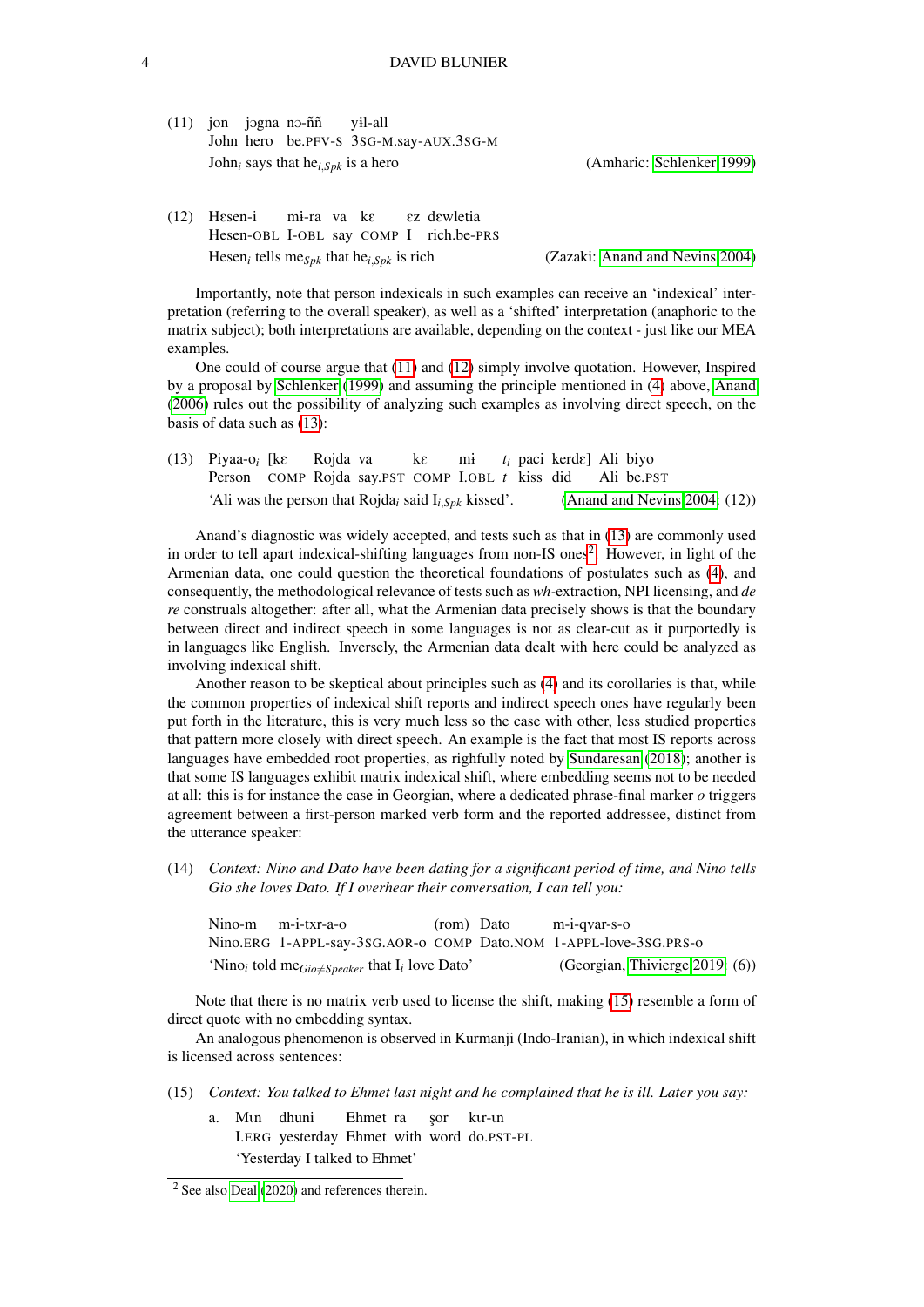b. Ez I.NOM COP ill-1SG e nexos-um

'I*Ehmet* am ill' (Kurmanji, [Koev 2013:](#page-8-11) (46))

Much interestingly, we find that *te* reports in Armenian can also head matrix sentences and trigger a shifted interpretation for indexicals, especially in narrative contexts such as [\(16\)](#page-2-0), taken from a popular tale called *The Master and the Servant*:

 $(16)$  Inka He.3SG galis-e come.PRS-3SG servant tsarayin tanum take away.PTCP.PRS COMP come.IMP.2SG te ari gnank go.1PL.HOR forest hunt antara vorsi 'He comes to get the servant and says to him: let's go and hunt in the woods' (MEA, Marina Petrosyan p.c.)

Taken together, these facts suggest that, *contra* the widely accepted view that IS involves indirect speech, the opposite might in fact be true: IS could be a form of liberal direct speech, or loose quotation [\(Maier, 2007\)](#page-8-6). A full comparison of the shifting uses of indexicals under *te* with prominent examples of the indexical shifting literature is beyond the scope of this contribution, and has to be left for further research; I will then stick to my initial take on the phenomenon for the rest of this article, and treat *te* reports as involving a form of direct speech.

## 3 *te* as an evidential

The fact that the reporting constraints examined above systematically occur with the complementizer *te*, with its evidential properties, calls for an explanation: why is it that *te* systematically seems to favor a quotational reading of the clause it introduces? In what follows, I will suggest that the quotational and the evidential properties of *te* are strongly related. More precisely, I would like to argue that *te* is a form of reportative evidential [\(Faller 2002,](#page-7-1) [Portner 2006,](#page-8-1) [Murray 2010,](#page-8-2) [AnderBois 2014,](#page-7-2) a.m.o.) that changes the force of the sentence it embeds. When a speaker uses *te* in order to report a proposition *p*, she actually makes a weaker commitment than she would be doing in reporting  $p$  with  $\iota$ *or*; by uttering  $te$   $p$ , the speaker does not commit herself to the truth of *p*, as would be the case with a full-fledged assertion. Rather, she commits to the truth of *pevid*, the weaker proposition resulting from the addition of the evidential meaning of *te*: the speaker has some evidence that some individual *x* said *p*, in a situation where  $x \neq 0$ *speaker*. In doing so, the speaker induces a shift of perspective in which person indexicals are resolved towards the reported speaker and addressee, resulting in a 'semi-direct speech' effect, in which the embedded clause reports the perspective of the *origo* (the original speaker). At the same time, *te* reports can be used to introduce propositions that are at-issue and consequently, can be felicitously used by the utterance speaker to answer implicit or explicit questions brought about by the conversation [\(Roberts, 1996/2012\)](#page-8-12).

#### 3.1 Evidentiality as a form of discourse update

As previously mentioned, while it syntactically looks as a run-of-the-mill complementizer, *t'e* actually carries further information about the informational status of the embedded clause it introduces. As reported by my informants, *te* conveys that the reporting speaker has doubts regarding the truth of the proposition she is reporting, or that the truth of *p* is simply not assumed by the speaker<sup>[3](#page-0-1)</sup>. I would like to argue that *te* has to be analyzed as an evidential complementizer: it introduces a proposition that is not asserted, but put forth as an assertion previously made from a third party.

I follow [Portner](#page-8-1) [\(2006\)](#page-8-1) in taking *presenting* as a primitive discourse move that adds *p* to the *presented set*, as superset of Stalnaker's [1974](#page-8-13) *common ground*, which encompasses the set

<sup>3</sup> These two judgments are not equivalent: analyzing *te p* as presupposing that the speakers doubts *p* is much stronger than the analysis offered here, where *te p* simply signals absence of commitment from the speaker. While I cannot develop it here, my take on this is that the stronger entailment is actually the result of an implicature, generated by the use of *te* over its evidentially-neutral counterpart *vor*.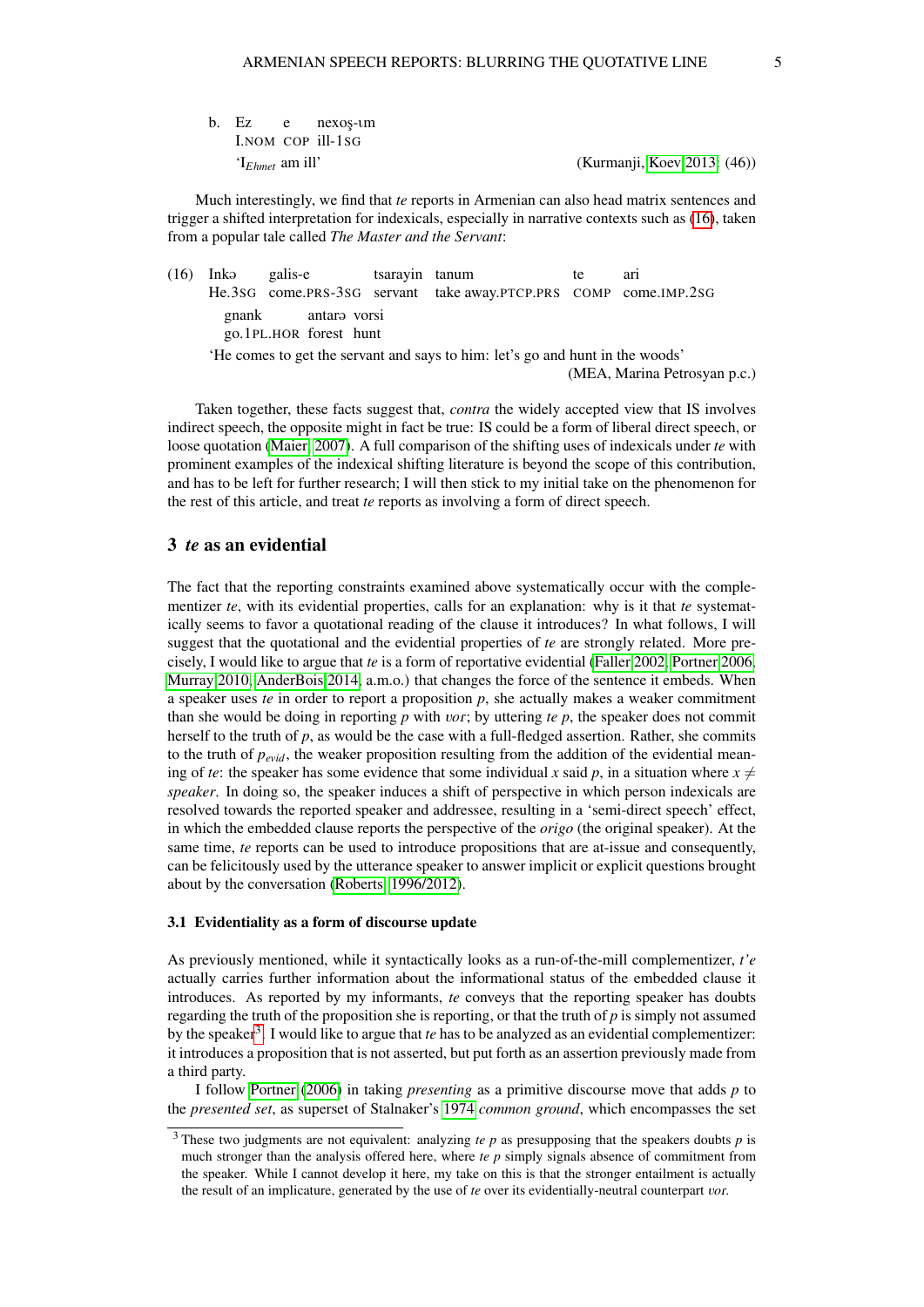#### 6 DAVID BLUNIER

of all propositions that the discourse participants assume as being true for the purposes of the conversation (Figure 1a). Crucially, the presented set *ps* differs from the *cg* in that it does not require from the participants that they take the propositions it contains as true, merely that they are aware of it [\(Portner 2006:](#page-8-1) 8). A a consequence, the common ground (or  $cg$ ) is a subset of *ps* (Figure 1b). Whenever a speaker utters *p*, he puts forth *p* (this is modelled in Portner's [2006](#page-8-1) framework by the PUT function); in the standard assertive case, putting forth equals updating the common ground with *p* and, consequently, updating the presented set with it (Figure 1c.i). The important thing is that, while *put(ps)* as a move *can* update the *cg* (and generally does), *it need not be*; there could be languages that have means of putting forth a proposition (i.e., update the *ps* with it) *without* in the same move updating the *cg* with it (Figure 1c.ii)<sup>[4](#page-0-1)</sup>.



Figure 1: Déchaine et al.'s [2017](#page-7-7) representation of the *presented set* and *common ground* as defined in [Portner](#page-8-1) [\(2006\)](#page-8-1)

Languages, however, make use of various elements that can modify the standard PUT function, corresponding with various kind of discourse updates. Evidentials are such elements. [Port](#page-8-1)[ner](#page-8-1) [\(2006\)](#page-8-1) models his proposal after Faller [2002'](#page-7-1)s own account of evidentials in Cuzco Quechua (Quechuan; Cuzco Region, Peru). Cuzco Quechua possesses a range of evidential markers in the form of verbal affixes, including a reportative morpheme *si* that can be used when the speaker does not want to commit to the truth of the proposition reported:

(17) Pay-kuna=s 3SG-PL=REP qulqi-ta money-ACC leave-1OBJ-3 saqiy-wa-n  $Mana=<sub>m</sub>$ á NEG=IMP ni not un one sol-ta Sol-ACC saqi-sha-wa-n=chu leave-PROG-1OBJ-3=NEG. 'They left me money (I was told). (But) no, they didn't leave me one sol.'

[\(Faller 2002:](#page-7-1) (191)

According to Faller, the reportative morpheme *s* has two key components: it signals an *absence of commitment* from the speaker towards *p* (which goes against it being used in an assertion), but in the same time, asserting *p-s* can be used to address the QUD - in other words, propose *p* as a candidate to update the *cg*.

In Portner's [2006](#page-8-1) model, Quechuan *si* corresponds to the PUT*report* function, which does the same as PUT, except that it comes with the following restriction:  $p$  has been previously uttered by a third party *x*, and the speaker has evidence for it. More formally:

(18) 
$$
PUT_{report} = \{\{w : \exists x [Say(x, p, w)]\} : p \in report(ps)\} \subset cg(ps)
$$
 (Portner 2006: (7b))

As a consequence, the proposition augmented with its evidential component *pevid* is added to the common ground, corresponding to Figure 1c.i<sup>[5](#page-0-1)</sup>. This captures Faller's insight that reported

 $4$  See Déchaine et al. [\(2017\)](#page-7-7) for a discussion and analysis of such languages.

 $<sup>5</sup>$  This achieves the same result as the analysis of reportative evidentials in [AnderBois](#page-7-2) [\(2014\)](#page-7-2), which uses</sup> a slighly different model of discourse update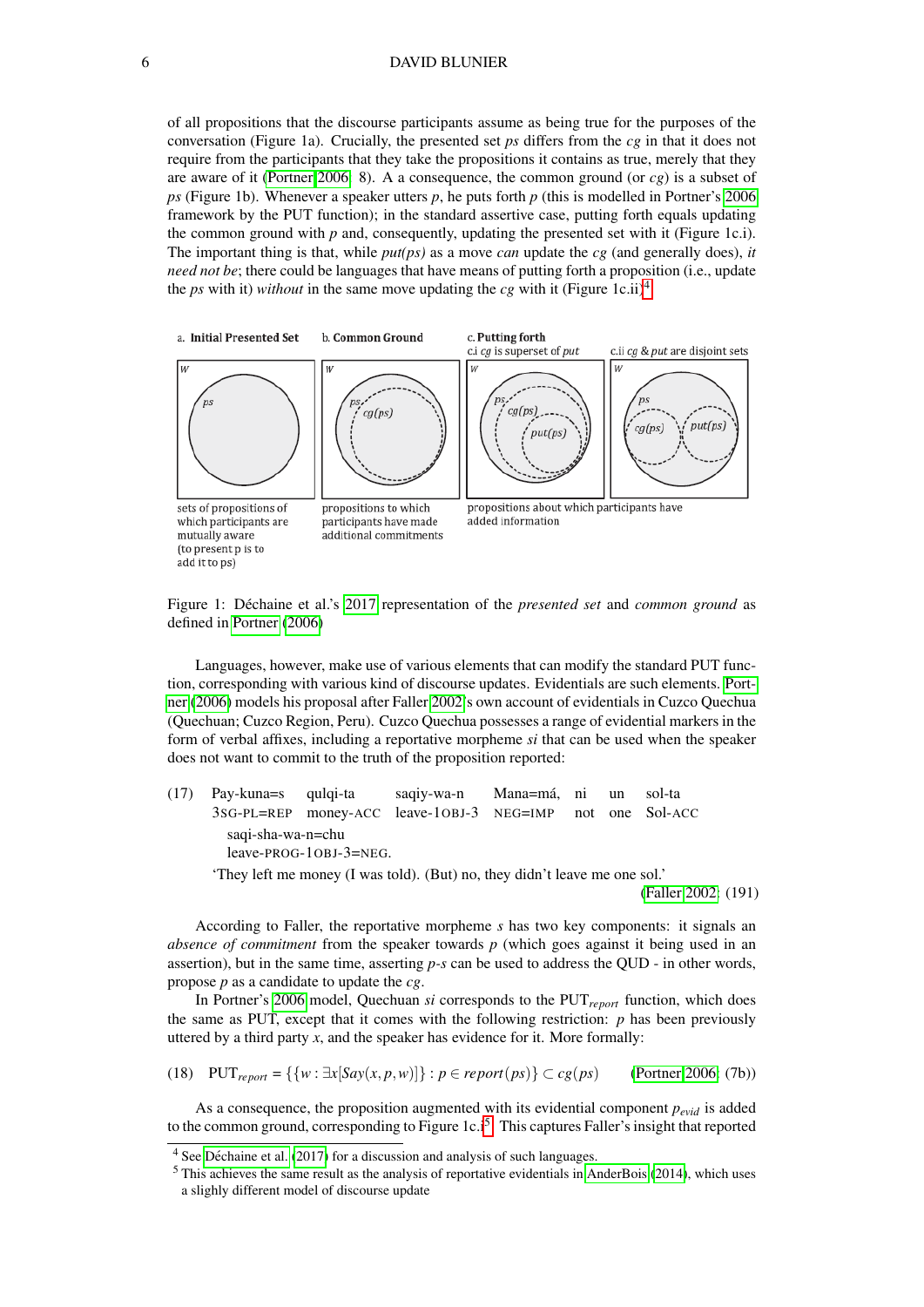Back to our MEA cases, I argue that an analogous update function is at play in Armenian, with a slight difference: in *te* reports, the overall speaker and the reported speaker must be distinct individuals. This can be achieved using the following function:

(19) 
$$
PUT_{report} (MEA) = \{ \{ w : \exists x [Say(x, p, w)] \land x \neq sp(c) \} : p \in report(ps) \} \subset cg(ps)
$$

Defined as above, the Armenian PUT function achieves the same discourse effect as its Quechuan counterpart, with an additional restriction on co-reference.

#### 3.2 *te* as communicating first-person perspective

However, we saw that in its reporting use, *te* seems to *feed* a quotational reading of the elements contained in the embedded clause, most notably first and second person indexicals. I would like to propose that this is due to the *de se* properties of *te* reports. That the evidential and quotational components of *te* overlap in speech reports is by no means accidental: in fact, some previous studies have highlighted the possible connection between the two domains, most notably regarding indexical shift [\(Korotkova 2015,](#page-8-14) [2016\)](#page-8-15). In fact, when reporting what someone has said, the speaker does not only assess the truth of some proposition *p*, she also uses the report to convey an array of both linguistic and meta-linguistic cues about that precise report. Linguistic cues involve expressives (*really*), appositives (non-restrictive relative clauses, parentheticals) and epithets (*the bastard*), as discussed in [Harris and Potts 2009;](#page-8-16) meta-linguistic cues emcompass demonstrations of all sorts, such as changes of facial expressions [\(Davidson,](#page-7-8) [2015\)](#page-7-8) and co-speech gestures [\(Ebert and Ebert, 2014\)](#page-7-9). First person reports, I argue, should be taken as belonging to the first group, and should be analyzed as expressions carrying a demonstrative component of the linguistic type. Remember that our canonical example [\(2\)](#page-0-0) is crucially ambiguous between a quotational reading [\(2c\)](#page-0-0) and an indexical reading [\(2d\)](#page-0-0). Since Armenian does not morphosyntactically signal difference between direct and indirect speech, the hearer must rely on contextual cues in order to resolve the semantic value of a number of elements, including first and second person pronouns. The use of *te* over its non evidential counterpart *vor* is such a cue: it pragmatically signals a perspective shift from the perspective of the speaker towards that of the reported agent, through which a 'shifted' reading of the indexicals obtains. The availability of another perspectival agent (the subject of the matrix clause, Narek) is crucial here: this explains why that kind of shift is rather restricted to attitude complements, which readily provide some distinct cognitive agent than the actual speaker to 'anchor' the embedded proposition<sup>[6](#page-0-1)</sup>.

So, if direct speech contributes to evidentiality in that sense, how should it be captured? In a very naive sense, direct speech reports are of a somewhat different type than 'standard', thirdperson reports such as [\(1\)](#page-0-0); more precisely, direct speech reports are used to express propositions from a first-person perspective, i.e., *de se* propositions. Indexicals, in their standard use, have *de se* semantic values by definition: a speaker cannot felicitously use *I* to refer to himself if he hasn't previously come to believe that he is referring to himself and not, say, his reflection in a mirror that he wrongly assumed to be someone else [\(Perry, 1979\)](#page-8-17). As a communicative act, conveying a *de se* proposition about someone is more informative than its non-*de se*, i.e. third person, counterpart; it not only conveys propositional content, but also the *perspective* with which the reported content was initially proferred, a first-person one.

Again, this connects to evidentiality in a straightforward way: when a speaker A uses *te p* in the conversation, she intends to defer the responsability of her claim to the reported speaker C. This can only be done properly if the proposition headed by *te* is a first-person one, for what kind of responsibility could be endorsed by C if she did not express a statement about herself in a first-personal way? If asserting *p* is to publicly commit to the truth of *p* (cf. [Alston 2000,](#page-7-10)

 $<sup>6</sup>$  In fact, as previously noted in the literature, that kind of shift is more accurately described as being</sup> restricted to *say* reports only [\(Maier 2007,](#page-8-6) [Sundaresan 2018](#page-8-9) a.m.o.). The same goes for evidential markers, which are mostly licensed under *say* across languages [\(Korotkova, 2015\)](#page-8-14). The fact that shifting is mostly licensed under speech reports (rather than under, say, belief reports) also speaks in favor of a quotation analysis of the phenomenon, where reference to a previous utterance has to be established in order for the shifting to occur.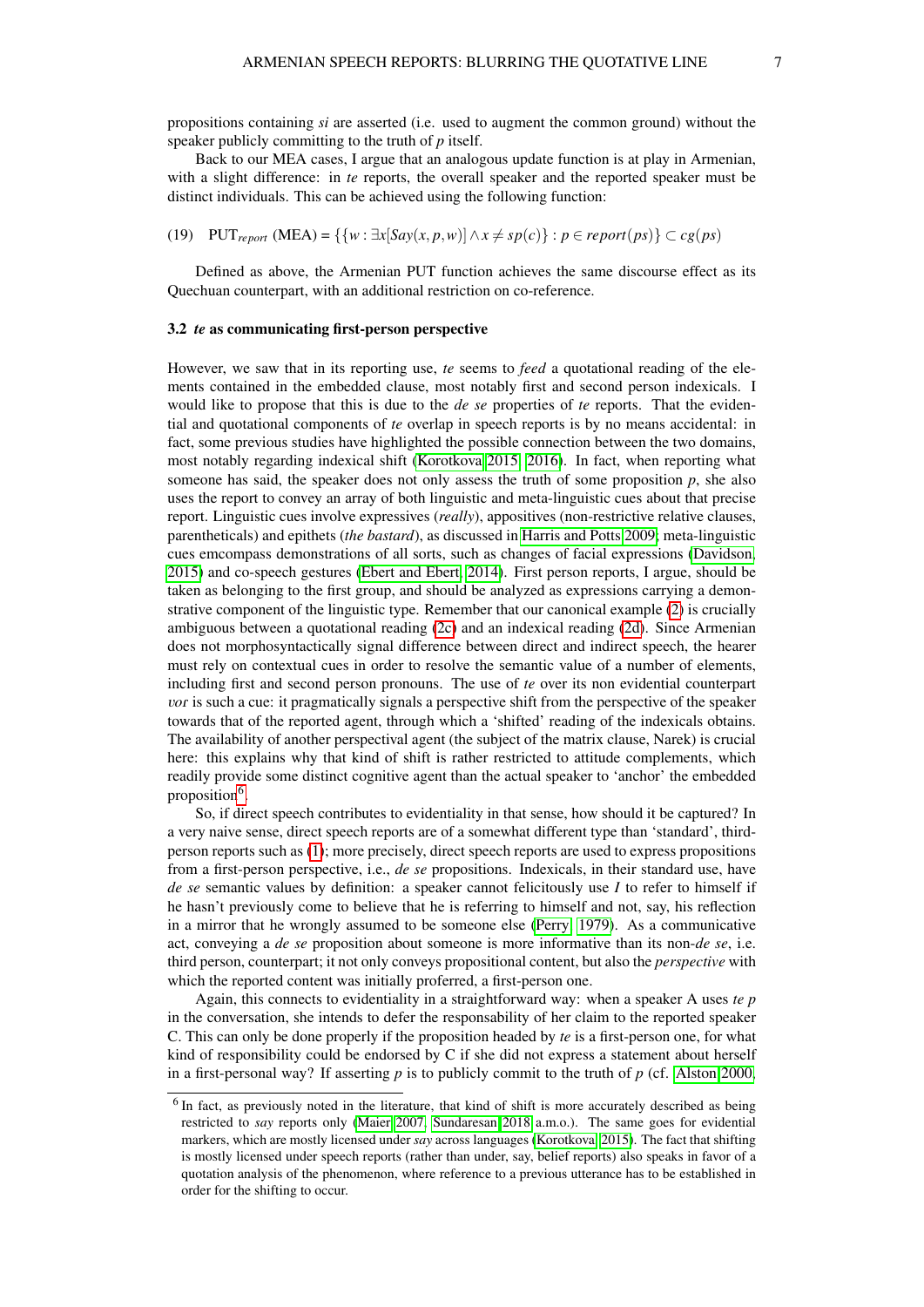[Geurts 2019\)](#page-7-11), then, rather intuitively, a *de se* first-person assertion makes a very different kind of commitment than its non-*de se*, third person counterpart: when using the first person, C commits to the truth of the proposition she asserts, as well as to the fact that she recognizes herself as the entity responsible for that assertion.

This can readily be illustrated with so-called 'mistaken identity' scenarios, where the speaker does not recognizes herself and performs a third-person, *de re* assertion. As expected under the current analysis, such reports cannot be introduced by *te*:

(20) *Context: Anna is suffering from amnesia. Together with her friend Mariam, they watch old video footage of their holidays at the seaside. In the video, Anna can be seen diving and swimming rather skilfully. Without recognizing herself, Anna points to her image on the screen and says: 'Now, that girl is a really good swimmer!'. Later on, Mariam tells her husband what Anna said. She says:*

Karin-@ Karin-DEF say.3SG.AOR COMP good-be.1SG.PRS swim.PTCP.PRS asets te lav-em lo<sub>Kanum</sub>

✗ 'Karin*<sup>i</sup>* said that she*<sup>i</sup>* was a good swimmer'

 $\checkmark$  'Karin said that I<sub>Spk</sub> was a good swimmer'

# 4 Conclusion

In this paper, I tried to advocate for two things: i) MEA reported speech does not pattern according to the traditional dichotomy between indirect and direct speech. Rather, it seems to call for a more fine-grained way to think about the similarities and the differences of between these two modes cross-linguistically (typologically as well as theoretically, cf. [Evans 2013\)](#page-7-12). This could lead us to revise a number of facts previously analyzed as pertaining to indirect discourse in indexical shift phenomena; ii) the evidential and quotational properties of Armenian complementizer *te* are not distinct features, but rather, two complementary semantic attributes conspiring to achieve the kind of perspective shift conveyed in direct speech reports.

### References

<span id="page-7-10"></span>Alston, William P. 2000. *Illocutionary acts and sentence meaning*. Cornell University Press.

<span id="page-7-3"></span>Anand, Pranav. 2006. De De Se. Doctoral dissertation, MIT.

- <span id="page-7-5"></span>Anand, Pranav, and Andrew Nevins. 2004. Shifty operators in changing contexts. In *Semantics and Linguistic Theory*, volume 14, 20–37.
- <span id="page-7-2"></span>AnderBois, Scott. 2014. On the exceptional status of reportative evidentials. In *Semantics and Linguistic Theory*, volume 24, 234–254.
- <span id="page-7-4"></span>Brasoveanu, Adrian, and Donka Farkas. 2007. Say reports, assertion events and meaning dimensions. *Pitar Mos: A Building with a View. Papers in Honour of Alexandra Cornilescu, Editura Universitatii din Bucuresti, Bucharest* 175–196.
- <span id="page-7-8"></span>Davidson, Kathryn. 2015. Quotation, demonstration, and iconicity. *Linguistics and Philosophy* 38:477– 520.
- <span id="page-7-6"></span>Deal, Amy Rose. 2020. *A Theory of Indexical Shift. Meaning, Grammar, and Crosslinguistic Variation*. The MIT Press.
- <span id="page-7-7"></span>Déchaine, Rose-Marie, Clare Cook, Jeffrey Muehlbauer, and Ryan Waldie. 2017. (De-)constructing evidentiality. *Lingua* .
- <span id="page-7-0"></span>Donabedian-Demopoulos, Anaid. 2018. Middle east and beyond-western armenian at the crossroads: A sociolinguistic and typological sketch. In *Linguistic Minorities in Turkey and Turkic-speaking Minorities of the Peripheries*. Harassowitz Verlag.
- <span id="page-7-9"></span>Ebert, Cornelia, and Christian Ebert. 2014. Gestures, demonstratives, and the attributive/referential distinction. *Handout of a talk given at Semantics and Philosophy in Europe (SPE 7), Berlin* 28.
- <span id="page-7-12"></span>Evans, Nicholas. 2013. Some problems in the typology of quotation: a canonical approach. In *Canonical morphology and syntax*. Oxford University Press.
- <span id="page-7-1"></span>Faller, Martina. 2002. Semantics and pragmatics of evidentials in Cuzco Quechua. Doctoral dissertation, Stanford University.
- <span id="page-7-11"></span>Geurts, Bart. 2019. Communication as commitment sharing: speech acts, implicatures, common ground. *Theoretical linguistics* 45:1–30.